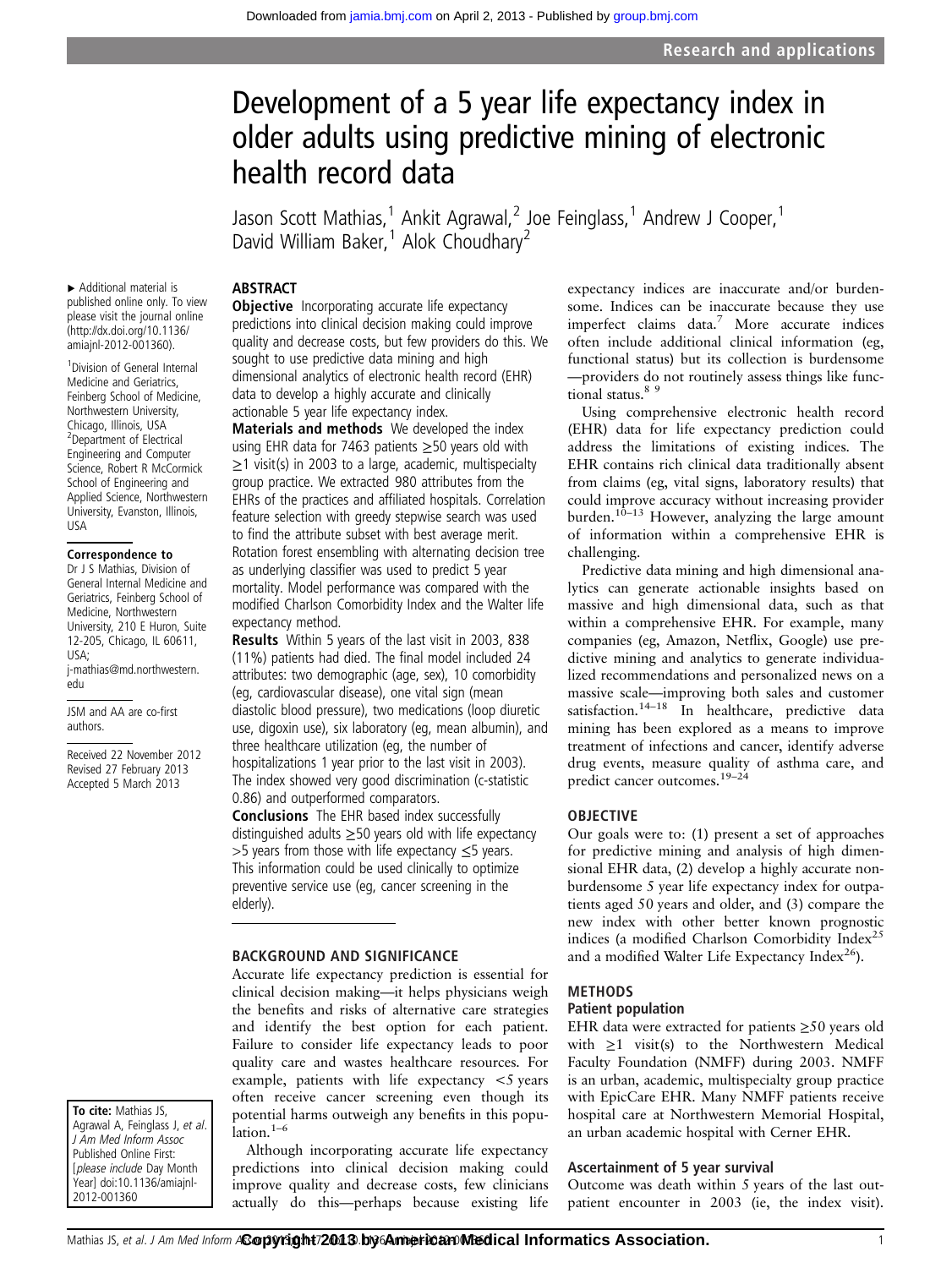# Research and applications

This outcome was selected because decisions about preventive service use (eg, cancer screening, aggressive glucose control) should include consideration of 5 year life expectancy.<sup>3 6 26</sup> Vital status was determined using the National Center for Health Statistics National Death Index (NDI) for the years 2003–2008. All patients were linked to the NDI using extracted EHR data. The probabilistic scoring approach with NDI recommended cut-off points was used to identify true matches.<sup>2</sup>

# Predictive attributes

We extracted 980 distinct predictive attributes for 7463 patients. These attributes included all a priori plausible predictors of mortality available within the EHR, including sociodemographic data, comorbidities, vital signs, laboratory results, medications, and healthcare utilization (see online supplementary appendix).

# Sociodemographic data

We extracted 11 sociodemographic attributes from Epic: age, sex, marital status, race/ethnicity (white, black, Hispanic, Asian, other, declined, or unknown), and socioeconomic status (zip code matched Agency for Healthcare Research and Quality Index of Socioeconomic Status and its components using 1990 census data).<sup>28</sup> To protect patient privacy, all patients ≥90 years old (n=53) were considered to be 90.

# **Comorbidities**

We extracted 117 comorbidity attributes from Epic. International Classification of Diseases-9 (ICD-9) codes, current procedural terminology codes, or substance use statuses were grouped to reflect specific comorbidity attributes (see online supplementary etable 1). Codes were extracted from encounter diagnoses in the year prior to the index visit, and the past medical history, past surgical history, social history, and problem list as of the index visit. Comorbidity attributes included individual diagnoses (eg, coronary artery disease, cerebrovascular disease, peripheral arterial disease (PAD)), groups of related diagnoses (eg, any cardiovascular disease included coronary artery disease, cerebrovascular disease, or PAD), and a count of the comorbidities identified. An additional 26 attributes were counts of encounters in the year prior to the index visit for which the primary diagnosis was a comorbidity for which frequent exacerbations predict life expectancy (eg, heart failure) or for which identification of an active (ie, non-historical) diagnosis might be important (eg, cancer).

# Vital signs

We extracted 20 vital sign attributes from Epic including the mean, SD, median, high, and low heart rate, systolic blood pressure, diastolic blood pressure, and pulse pressure recorded in the year prior to the index visit.

# **Medications**

We extracted 664 possible medication attributes from Epic. Medications were classified into Veterans Administration Classes using National Drug Classification Codes.<sup>29</sup> Codes were extracted from the medication list as of the index visit (binary and count attributes for each medication class) or from medications ordered in the year prior to the index visit (count attributes). Additional medication attributes included counts of antihypertensive medications, diabetic medications, and antiplatelet/anticoagulant medications and a count of total medications prescribed (see online supplementary etable 2).

# Laboratory results

We extracted 120 laboratory attributes from Epic, including mean, median, SD, high, and low for 24 laboratory tests (eg, creatinine, albumin) recorded in the year prior to the index visit (see online supplementary etable 3).

# Healthcare utilization

We extracted 44 healthcare utilization attributes from Cerner and six from Epic. Utilization attributes extracted from Cerner included discharge status (eg, to home, skilled nursing facility) and counts of hospital admissions, emergency department visits, and home health referrals either  $\leq 1$  or 1–2 years prior to the index visit. Utilization attributes extracted from Epic included counts of visits to a primary care provider, any general medicine provider, and any NMFF provider either  $\leq 1$  or 1–2 years prior to the index visit.

# Feature selection

Feature selection aims to reduce the number of attributes while retaining the predictive power of the original attribute set. We analyzed our entire data set using Correlation Feature Selection (CFS) to identify a subset of features highly correlated with the outcome (dichotomous 5-year mortality) and weakly correlated amongst themselves.<sup>30</sup> CFS was used in conjunction with a greedy stepwise search to find subsets with best average merit (see online supplementary eMethods). CFS identified a subset of 52 features, which was manually reviewed to eliminate: (1) 12 features with low face validity (eg, milk of magnesia use highly predictive of mortality—the two patients who received it both died), (2) 5 redundant features (eg, PAD already included in 'any cardiovascular disease'), and (3) 3 features with potentially problematic reliability (eg, very low/high vital signs more susceptible to random error because of manual data entry). Manual reduction reduced the subset to 32 features. CFS was again applied to identify a subset of 23 features, to which sex was added for a final set of 24 features. Their relative predictive power was assessed using the information gain metric, which evaluates the worth of an attribute by measuring the information gain with respect to the outcome status.

# Comparison prognostic indices

We calculated a modified Charlson Comorbidity Index (CCI).<sup>7</sup> We extracted demographic data and ICD-9 codes from Epic past medical history, past surgical history, and problem list as of the index visit and encounter diagnosis 1 year prior to the index visit to calculate an outpatient CCI adjusted for age, sex, and race/ethnicity (white, black, Hispanic, Asian, other, declined, or unknown). Although this index typically applies only to hospitalized patients, investigators have previously used outpatient Charlson listed diagnoses and inpatient diagnoses to compute the score.<sup>25</sup>

We also calculated predicted life expectancy using a modified Walter method.<sup>26</sup> We used comorbid diagnosis counts as a surrogate for provider classification into mortality risk groups (ie, highest quartile of comorbid diagnoses is equivalent to the sick group, lowest quartile is equivalent to the healthy group).<sup>31</sup> Life expectancy was calculated for each group using age–sex matched life tables from 2003—the sick group is likely to live only as long as 25% of their age–sex matched cohort, the healthy group is likely to live as long as 75% of their age–sex matched cohort, and the intermediate group is likely to live as long as 50% of their age–sex matched cohort.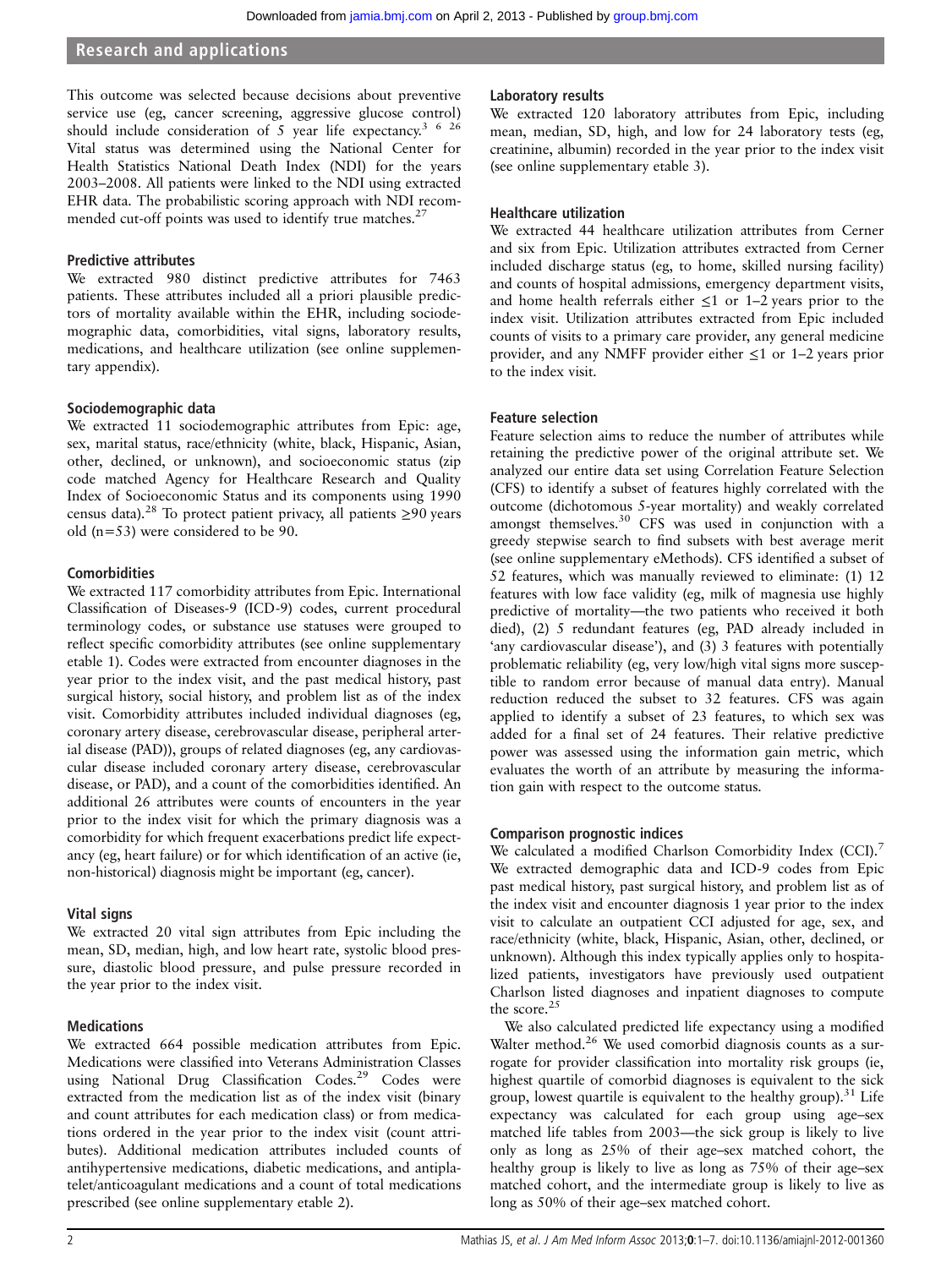# Statistical analysis

We used the rotation forest ensembling technique with alternating decision tree as the underlying classifier to predict 5 year mortality. The rotation forest ensembling technique is presented her because it was superior to models generated using other techniques (eg, logistic regression, support vector machines, neural networks, naïve Bayes, random forest, and Bayesian networks) (see online supplementary eMethods) Tenfold cross validation was used to evaluate the model in order to ensure that the model was tested on data that it had not seen while training, thus minimizing the chance of over fitting (see online supplementary eMethods ).

The discriminatory power of the predictive models was assessed using c statistics and binary classification metrics: sensitivity (recall), specificity, positive predictive value (precision), negative predictive value, the percentage of correct predictions, and the F measure (the harmonic mean of precision and recall). We used risk categories of  $\langle 50\% \rangle$  and  $\geq 50\%$  because this is equivalent to a median life expectancy of 5 years—a life expectancy at which point consideration of the benefits and risks of continued cancer screening is particularly important. Reclassification tables and the

net reclassification improvement was used to compare the Ensemble Index to the comparison indices.<sup>32</sup>

To analyze calibration, the mean predicted and the observed risk of death within 5 years were compared across deciles of predicted risk. The Hosmer–Lemeshow  $\chi^2$  test was used to determine if the difference between predicted and actual risks was statistically significant. Because our large sample had a relatively low incidence of death, we also compared predicted and observed risk of death within 5 years across risk deciles (<10%, 10%≤×<20%, 20%≤×<30%, etc). Statistical analysis was performed using R V.2.11.1, WEKA V.3.6.3, ROC Web-calculator,<sup>3</sup> and STATA/SE V.10.1. All predictive modeling was done using WEKA implementations of various techniques with default parameters, unless otherwise stated. This study was approved by the institutional review board at Northwestern University.

# RESULTS

# Patient characteristics

We identified 7463 patients aged 50 years or greater with one or more visits to NMFF in 2003. Selected characteristics are displayed in table 1. Mean age of the participants was 62 years.

|  | Table 1 Selected characteristics of the study patients at the index visit in 2003 |  |  |  |
|--|-----------------------------------------------------------------------------------|--|--|--|
|--|-----------------------------------------------------------------------------------|--|--|--|

|                                                             | Full cohort $(n=7463)$ | Dead at 5 years (n=838) | Alive at 5 years (n=6625) |
|-------------------------------------------------------------|------------------------|-------------------------|---------------------------|
| Demographics                                                |                        |                         |                           |
| Age (years) (mean±SD)                                       | $62 + 10$              | $70 + 11$               | $61\pm9$                  |
| Male sex $(n (%))$                                          | 2993 (40)              | 397 (47)                | 2596 (39)                 |
| Race/ethnicity (n (%))                                      |                        |                         |                           |
| White                                                       | 3838 (51)              | 411 (49)                | 3427 (52)                 |
| <b>Black</b>                                                | 1772 (24)              | 273 (33)                | 1499 (23)                 |
| Hispanic                                                    | 359(5)                 | 40(5)                   | 319(5)                    |
| Asian                                                       | 230(3)                 | 14(2)                   | 216(3)                    |
| Other                                                       | 548 (7)                | 65(8)                   | 483 (7)                   |
| Unknown/declined                                            | 716(1)                 | 35(4)                   | 681(10)                   |
| Diagnoses (n (%))                                           |                        |                         |                           |
| Any vascular disease                                        | 1233 (17)              | 926 (14)                | 307 (37)                  |
| Heart failure                                               | 352(5)                 | 140(17)                 | 212(3)                    |
| Hypertension                                                | 3880 (52)              | 534 (64)                | 3346 (51)                 |
| Tobacco use                                                 | 841 (11)               | 141(17)                 | 700(11)                   |
| Chronic kidney disease                                      | 248(3)                 | 106(13)                 | 142(2)                    |
| Diabetes mellitus                                           | 1281 (17)              | 254 (30)                | 1027 (16)                 |
| Dementia                                                    | 1128(2)                | 58(7)                   | 60(1)                     |
| <b>HIV</b>                                                  | $15 (=1)$              | $4 (-1)$                | $11 (=1)$                 |
| Anemia                                                      | 633 (8)                | 167 (20)                | 466(7)                    |
| Any cancer                                                  | 1133 (15)              | 244 (29)                | 889 (13)                  |
| Any liver disease                                           | 181(2)                 | 43 (5)                  | 138(2)                    |
| Comorbidity count (mean±SD)                                 | $2.5 \pm 2.0$          | $4.1 \pm 2.3$           | $2.3 \pm 1.8$             |
| Vital signs (mean±SD)                                       |                        |                         |                           |
| Systolic blood pressure (mm Hg)                             | $131 \pm 16$           | $134 \pm 19$            | $131 \pm 16$              |
| Diastolic blood pressure (mm Hq)                            | $79 \pm 9$             | $76 + 10$               | $80\pm9$                  |
| Laboratory results                                          |                        |                         |                           |
| Albumin (q/dl)                                              | $3.7 \pm 0.4$          | $3.3 \pm 0.5$           | $3.8 + 0.4$               |
| Creatinine (mg/dl)                                          | $1.1 \pm 0.8$          | $1.5 \pm 1.6$           | $1.0 + 0.6$               |
| Outpatient medications (n (%))                              |                        |                         |                           |
| Digoxin prescription                                        | 197(3)                 | 81(10)                  | 116(2)                    |
| Loop diuretic prescription                                  | 576 (8)                | 219 (26)                | 357(5)                    |
| Healthcare utilization (mean±SD)                            |                        |                         |                           |
| Primary care provider visits 0-1 years prior to index visit | $1.2 \pm 1.8$          | $1.1 \pm 2.3$           | $1.2 \pm 1.7$             |
| Hospitalizations 0-1 years prior to index visit             | $0.3 + 1.6$            | $1.0 + 1.6$             | $0.2 + 0.6$               |
| Hospitalizations 1-2 years prior to index visit             | $0.2 + 0.7$            | $0.7 \pm 1.3$           | $0.1 + 0.5$               |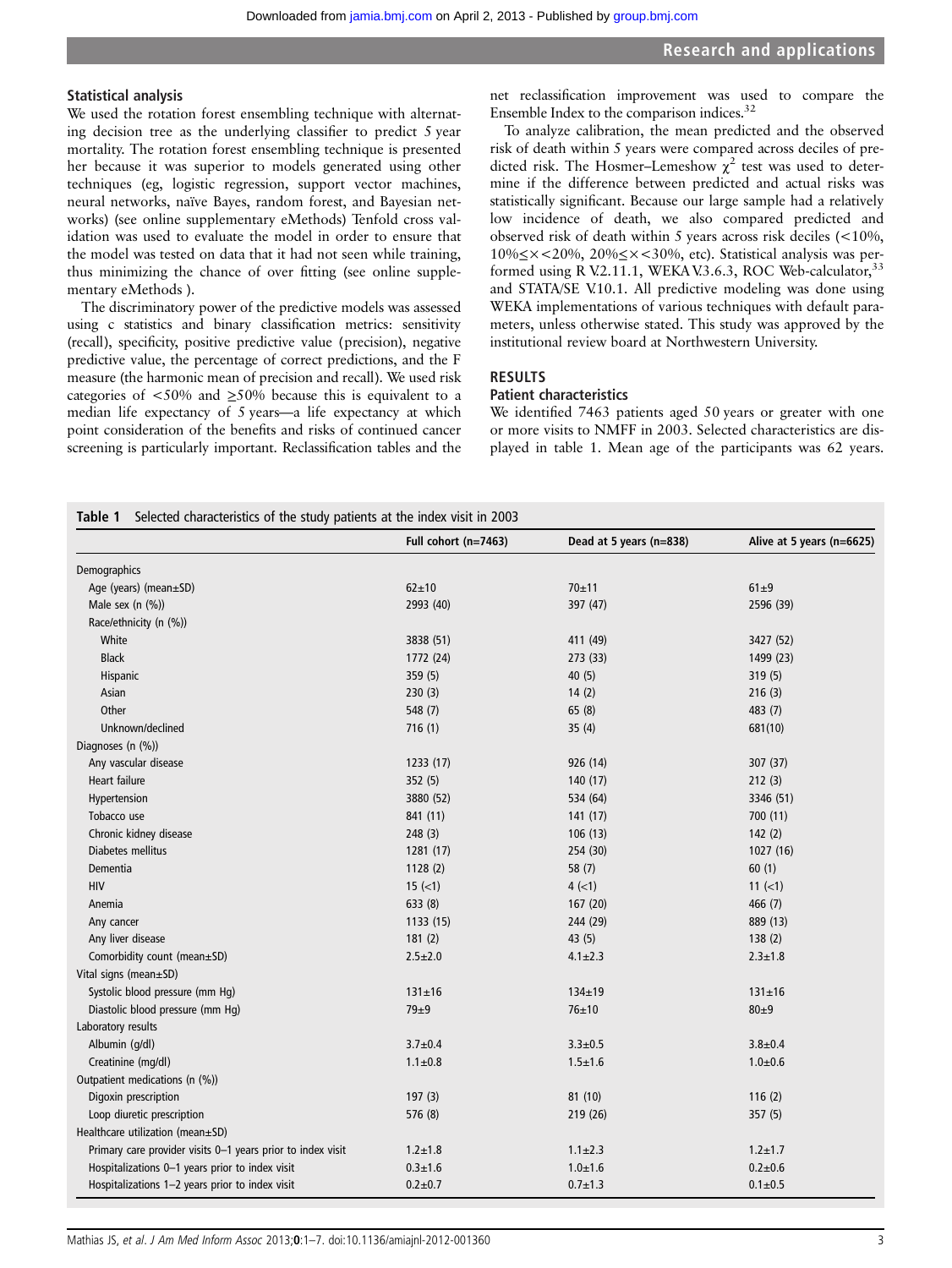# Research and applications

Forty per cent were men and 51% were white. The most common diagnoses were hypertension (52%), any cardiovascular disease (17%), diabetes (17%), and cancer (15%).

Within 5 years of their index visit, 838 (11%) patients died (table 1). These patients were older (mean age 70 vs 61 years), more likely to be black (33% vs 23%), had more comorbid diagnoses  $(4.1 \pm 2.3 \text{ vs } 2.3 \pm 1.8)$ , and were hospitalized more often in the 2 years prior to their index visit. Patients who died had lower albumin (3.3 vs 3.8) and a higher creatinine (1.5 vs 1.0).

#### Feature selection results

The final model included age, sex, 10 comorbidity attributes (eg, cardiovascular disease, chronic kidney disease), mean diastolic blood pressure, loop diuretic use, digoxin use, six laboratory attributes (eg, mean albumin, mean creatinine), number of visits to primary care provider in the year prior to the index visit, and number of hospitalizations 0–1 and 1–2 years prior to the index visit. Those attributes with the greatest predictive power (information gain) were age, comorbidity count, hospitalizations 1 year prior to the index visit, the highest blood urea nitrogen in the year prior to the index visit, and the lowest calcium in the year prior to the index visit (figure 1).

# Ensemble Index results

Model discrimination was very good (c statistic 0.86, 95% CI 0.85 to 0.87). Using a predicted 5 year mortality  $\geq$ 50% as a cut-off, the sensitivity of the Ensemble Index for predicting 5 year mortality was 31%, specificity was 98%, and the F measure was 41% (table 2). The difference between predicted and observed mortality was <3% across all deciles of risk. The Hosmer–Lemeshow statistic was 18.7 (p=0.02) for deciles of risk and 12.2 ( $p=0.20$ ) for risk deciles (table 3).

### Comparison with other prognostic indices

Ensemble Index discrimination was significantly better than both the modified Charlson Index (c statistic 0.81, 9% CI 0.79

to 0.83; p value for comparison <0.001) and the Walter method (c statistic 0.78, 95% CI 0.77 to 0.80; p value for comparison <0.001) (table 2, figure 2). Using predicted 5 year mortality  $\geq$ 50% as a cut-off, the Ensemble Index outperformed both the Charlson model and the Walter model on all performance measures except specificity (98% Ensemble vs 99% Charlson) (table 2).

Compared with the modified Charlson Index, the Ensemble Index reclassified 181 patients as high risk that ultimately died within 5 years. Compared with the Walter method, the Ensemble Index reclassified 144 patients as high risk that ultimately died within 5 years. Net reclassification improvement for the Ensemble Index over the modified Charlson Index was 16.8% (p<0.001) and over the modified Walter was 8.8% (p<0.001) (table 2).

# **DISCUSSION**

We developed an index that successfully distinguishes between outpatients  $\geq 50$  years old with life expectancy <5 years from those with a longer life expectancy. To address the limitations of existing prognostic indices, we used predictive data mining and high dimensional analysis to generate meaningful predictions from the wealth of clinical data in a comprehensive EHR.

Our index is highly discriminative—the c statistic (0.86, 95% CI 0.85 to 0.87) is similar to or better than the best models in the existing literature.<sup>8</sup> <sup>9</sup> Our index is highly discriminative without being burdensome—using existing EHR data eliminates the need for providers to collect additional information (eg, functional status or activities of daily living). Clinicians should feel comfortable using this highly discriminative, well calibrated, non-burdensome prognostic index in clinical decision making.

Ideally, patients with a life expectancy long enough to benefit from service use should receive the service, while those with limited life expectancies should be spared potentially harmful services that are unlikely to improve outcomes. For example, some cancer screening guidelines recommend against screening



# **Relative Information Gain**

Figure 1 Relative information gain of features included in the final Ensemble Index. We used multiple feature selection techniques and manual review to arrive at the final set.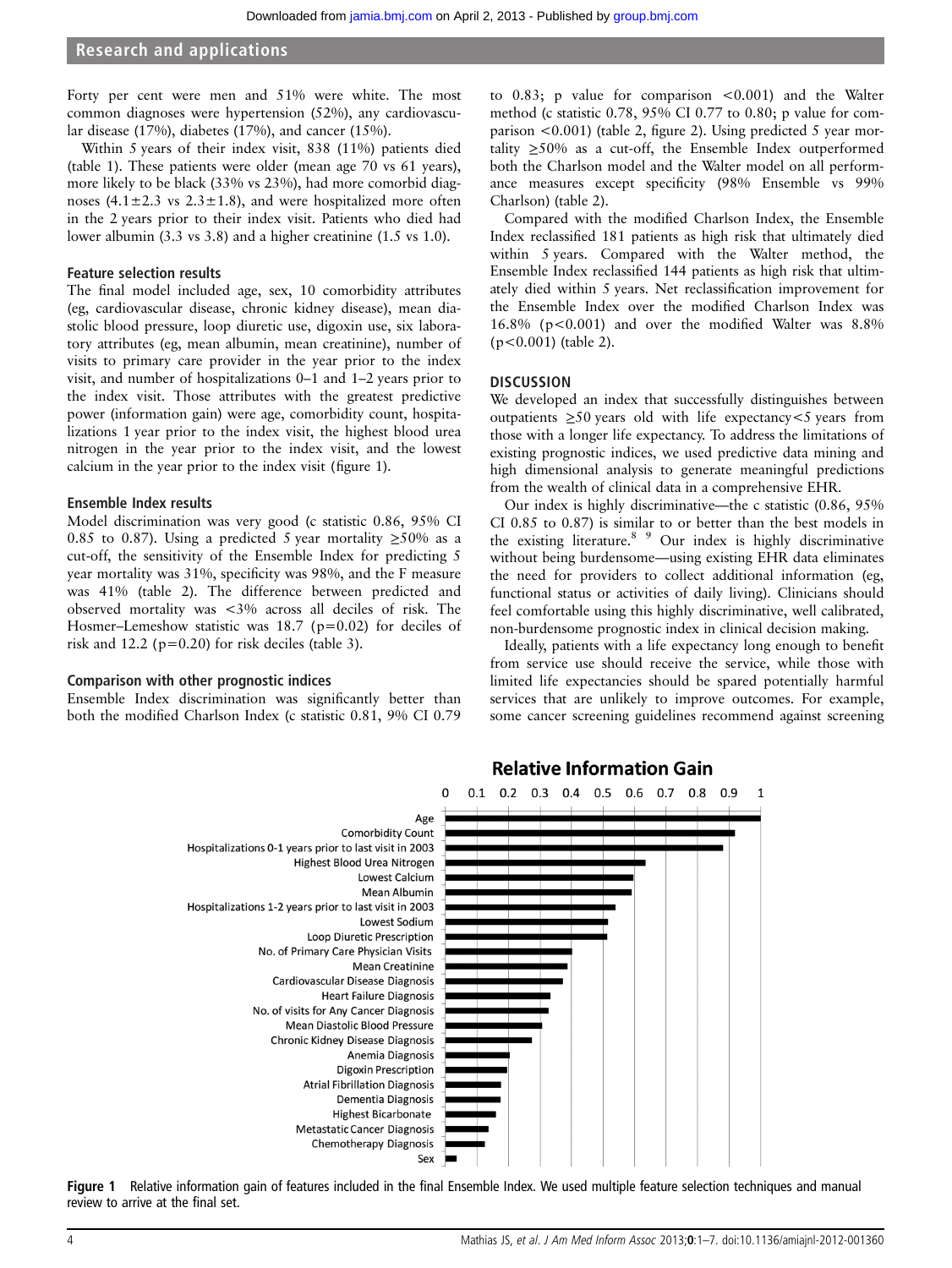| <b>Evaluation metric</b>                             | Walter life expectancy method       | <b>Charlson Comorbidity Index</b> | <b>Ensemble Index</b> |  |
|------------------------------------------------------|-------------------------------------|-----------------------------------|-----------------------|--|
| C statistic (95% CI)                                 | $0.78(0.77)$ to $0.80$ <sup>*</sup> | $0.81$ (0.79 to 0.83)*            | $0.86$ (0.85 to 0.87) |  |
| Sensitivity (recall) (%)                             | 22.8                                | 13.1                              | 30.7                  |  |
| Specificity (%)                                      | 96.8                                | 98.5                              | 97.7                  |  |
| Positive predictive value (precision) (%)            | 47.0                                | 52.6                              | 63.0                  |  |
| Negative predictive value (%)                        | 90.8                                | 90.0                              | 91.8                  |  |
| F measure $(\% )$                                    | 30.7                                | 21.0                              | 41.3                  |  |
| Correct predictions (%)                              | 88.4                                | 88.9                              | 90.2                  |  |
| No of individuals reclassified by the Ensemble Index |                                     |                                   |                       |  |
| Events moved to life expectancy $<$ 5 years          | 144                                 | 181                               | Reference             |  |
| Events moved to life expectancy $>5$ years           | 78                                  | 34                                | Reference             |  |
| Non-events moved to life expectancy <5 years         | 99                                  | 110                               | Reference             |  |
| Non-events moved to life expectancy >5 years         | 163                                 | 59                                | Reference             |  |
| Net reclassification improvement (%)                 | $8.8+$                              | 16.8†                             |                       |  |

Table 2 Performance of the Ensemble Index, Charlson Comorbidity Index, and Walter life expectancy method for predicting 5 year survival, and reclassifications by the Ensemble Index

\*p<0.001 for comparison with Ensemble Index; †p<0.001.

patients with a life expectancy <5 years because the potential harms of screening are immediate while the benefits are not realized until 5 years later. $3 \times 34$  Our index could be used to optimize cancer screening practices—differentiating those patients for whom cancer screening is likely to improve outcomes (life expectancy >5 years) from those in whom cancer screening is unlikely to improve outcomes and may cause harm (life expectancy <5 years). In our study, over half of all patients  $\geq$ 75 years old had a predicted 5 year mortality <50% and were likely to benefit from continued screening, despite their advanced age.

For example, an 81-year-old woman with cardiovascular disease, a mean diastolic blood pressure of 79 mm Hg, unremarkable laboratory studies, and no hospitalizations has a predicted 5 year mortality <10% and is likely to benefit from continued screening despite her advanced age. On the other hand, approximately 5% of patients <75 years old had a predicted 5 year mortality of ≥50% and were likely to be harmed by continued screening. For example, a 63-year-old woman with cardiovascular disease, chronic kidney disease, diastolic blood pressure 75 mm Hg, low albumin, high blood urea

| Table 3 Calibration of the Ensemble Index: predicted and observed 5 year mortality by risk groups and each group's contribution to the |  |  |  |
|----------------------------------------------------------------------------------------------------------------------------------------|--|--|--|
| Hosmer-Lemeshow statistic                                                                                                              |  |  |  |

|                                                                                          | n              | n≥75 years old | Observed 5 year<br>mortality (%) | <b>Predicted 5 year</b><br>mortality (%) | <b>Contribution to Hosmer-</b><br><b>Lemeshow statistic</b> |
|------------------------------------------------------------------------------------------|----------------|----------------|----------------------------------|------------------------------------------|-------------------------------------------------------------|
| Decile of risk* (5 year mortality predicted risk range)                                  |                |                |                                  |                                          |                                                             |
| $1(1.1-1.8\%)$                                                                           | 741            | 0              | 0.8                              | 1.6                                      | 3.1                                                         |
| $2(1.9 - 2.2\%)$                                                                         | 723            | 0              | 1.4                              | 2.0                                      | 1.5                                                         |
| $3(2.3 - 2.6%)$                                                                          | 781            | 0              | 1.4                              | 2.5                                      | 3.7                                                         |
| $4(2.7-3.0\%)$                                                                           | 790            | 0              | 2.0                              | 2.8                                      | 1.9                                                         |
| $5(3.1 - 3.8\%)$                                                                         | 738            | $\overline{2}$ | 4.2                              | 3.4                                      | 1.4                                                         |
| $6(3.9 - 5.3\%)$                                                                         | 733            | 22             | 4.8                              | 4.5                                      | 0.1                                                         |
| $7(5.4 - 8.4\%)$                                                                         | 719            | 63             | 6.7                              | 6.7                                      | 0.0                                                         |
| $8(8.5 - 15.3%)$                                                                         | 749            | 189            | 14.0                             | 11.3                                     | 5.6                                                         |
| $9(15.4 - 34.3\%)$                                                                       | 741            | 317            | 24.7                             | 23.6                                     | 0.5                                                         |
| 10 (34.4-94.2%)                                                                          | 748            | 374            | 52.5                             | 54.4                                     | 1.0                                                         |
| <b>Total</b>                                                                             | 7463           | 967            | 11.2                             | 11.3                                     | 18.7 ( $p=0.02$ )                                           |
| 5 year mortality predicted risk deciles                                                  |                |                |                                  |                                          |                                                             |
| < 10%                                                                                    | 5471           | 145            | 3.3                              | 3.6                                      | 1.3                                                         |
| 10 <x<20%< td=""><td>738</td><td>232</td><td>18.2</td><td>14.0</td><td>9.3</td></x<20%<> | 738            | 232            | 18.2                             | 14.0                                     | 9.3                                                         |
| 20 <<<<<<30%                                                                             | 372            | 165            | 24.2                             | 24.4                                     | 0.0                                                         |
| 30 <<<<<<<<                                                                              | 264            | 98             | 30.7                             | 34.6                                     | 1.1                                                         |
| 40 <<<<<<50%                                                                             | 210            | 100            | 44.3                             | 44.8                                     | 0.0                                                         |
| 50 <<<<<br>60%                                                                           | 164            | 75             | 55.5                             | 54.8                                     | 0.0                                                         |
| 60 <<< 70%                                                                               | 121            | 65             | 63.7                             | 64.6                                     | 0.0                                                         |
| 70 <<<<<<<<                                                                              | 80             | 53             | 68.8                             | 74.7                                     | 0.4                                                         |
| 80 <<<<br>90%                                                                            | 36             | 28             | 77.8                             | 84.4                                     | 0.1                                                         |
| $>90\%$                                                                                  | $\overline{7}$ | 6              | 85.7                             | 92.5                                     | 0.0                                                         |
| Total                                                                                    | 7463           | 967            | 11.2                             | 11.3                                     | 12.2 ( $p=0.20$ )                                           |

\*Number of subjects in each decile of risk is not equivalent due to ties. Predicted risks were rounded to the first decimal place.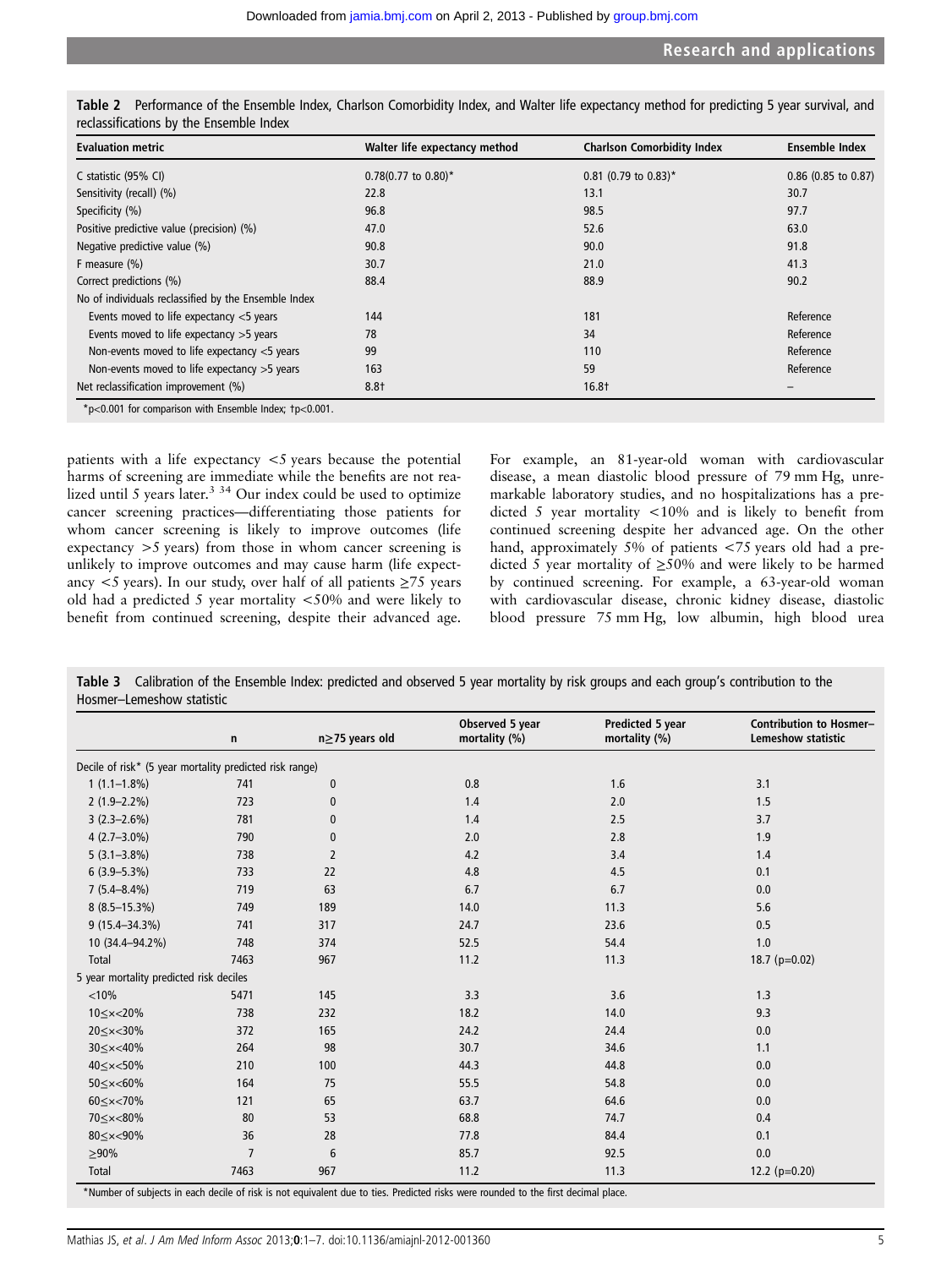

Figure 2 Receiver operating characteristic curves for Ensemble Index, modified Charlson Comorbidity Index, and modified Walter life expectancy method. Our proposed Ensemble Index outperforms the other two indices. Error bars indicate 95% CIs.

nitrogen, on a loop diuretic, and one hospitalization in the year prior to her last visit has a predicted 5 year mortality of 67% and is likely to experience only the harms of continued screening despite her relative youth. Although individual patients and providers may value this predictive information differently, making the information available could facilitate informed decision making and improve quality care.

Our index compares favorably with existing life expectancy indices. In this study, the Ensemble Index outperformed both the modified Charlson Index and the modified Walter life expectancy method. In order to automate the Walter method, we removed provider input. Although this may have marginally worsened its predictive ability, this change is unlikely to explain the poor discrimination of the method relative to the Ensemble Index. Our index is more discriminative and less burdensome than similar indices reported in the literature—Lee *et al*<sup>8</sup> and Schonberg et  $al^9$  used survey data (including functional status measures) to predict 4 year (Lee) and 5 year (Schonberg) life expectancy with c statistics of 0.84 and 0.75, respectively.

# Limitations

Our index has limitations. First, our index lacks functional status information. While our index's c statistic was similar to that of indices including functional status measures, adding this information would likely have further improved discrimination of the Ensemble Index. It is now possible to efficiently collect and record this information in the EHR using tablet computers.<sup>35</sup> Second, our index does not include rare conditions (eg, amyotrophic lateral sclerosis) that influence life expectancy clinicians must exercise their own judgment when caring for patients with these conditions. Third, the Hosmer–Lemeshow statistic was statistically significant (18.69, p=0.02). Although we believe that calibration and discrimination are equally important for a mortality prediction model such as ours, the significant Hosmer–Lemeshow statistic does not necessarily mean that the index is not useful—even well calibrated models will often have significant Hosmer–Lemeshow statistics when the sample size is large.<sup>36</sup> The absence of any systematic variation between predicted and observed risk, and the difference in observed and expected risk of less than 3% across all deciles both suggest that the Ensemble Index was well calibrated. Fourth, the index had low sensitivity (31%). Although this may

limit its potential impact, any increases in sensitivity would result in undesirable decreases in specificity. Finally, our index was developed using patient data from a single multispecialty practice and its affiliated hospital. As such, the utility of our index in other settings is unknown—it should be tested in other populations, clinics, and EHRs to evaluate generalizability.

Healthcare organizations should also consider using predictive data mining and high dimensional analytics on their own data—generating life expectancy indices specific to their patient population, provider EHR documentation practices, and available data. As EHR adoption increases, healthcare organizations grow, genetic testing increases, and medical knowledge expands, the availability of highly detailed, patient specific, potentially predictive information will increase. For this information to improve patient care it must be incorporated into clinical decision making, but this likely will be difficult for already burdened providers. Predictive data mining and high dimensional analytics use all available information to provide healthcare organizations with actionable insights that can improve the quality of patient care and decrease costs. Life expectancy indices developed using this methodology are likely to be less expensive than more generalizable indices developed using prospectively collected survey data (eg, Health and Retirement Study). Furthermore, indices developed using data mining and analytics can be automated and their predictions integrated into the EHR—driving clinical decision support algorithms, providing prognostic information at the point of care, or measuring the quality of care.

# **CONCLUSION**

In summary, we successfully used predictive data mining and high dimensional analysis of EHR data to develop an highly discriminative, non-burdensome, 5 year life expectancy index for outpatients aged 50 years old or older using computer intensive analysis of EHR data. Our index had very good discrimination, was well calibrated, and compared favorably to existing indices. The new index could improve clinical decision making by optimizing use of preventive services like cancer screening—targeting screening to those patients most likely to benefit. Furthermore, similar application of our methodology could use increasingly available EHR data to predict almost anything of interest (eg, readmissions, total costs). These predictive models could ultimately guide interventions (eg, quality measurement, clinical decision support) that improve clinical decision making, improve quality, and decrease costs.

Contributors All authors have made substantial contributions to the design and conduct of the study; collection, management, analysis, and interpretation of the data; and preparation, review, or approval of the manuscript. All authors have reviewed the final version of the manuscript as submitted and approved it for publication. JSM and AA had full access to all of the data in this study and take responsibility for the integrity of the data and the accuracy of the data analysis.

Funding JSM's fellowship is funded by AHRQ grant 5T32HS000078-13.

# Competing interests None.

Ethics approval The study was approved by the institutional review board at Northwestern University.

Provenance and peer review Not commissioned; externally peer reviewed.

#### REFERENCES

- 1 Fisher DA, Galanko J, Dudley TK, et al. Impact of comorbidity on colorectal cancer screening in the veterans healthcare system. Clin Gastroenterol Hepatol 2007;5:991–6.
- 2 Walter LC, Bertenthal D, Lindquist K, et al. PSA screening among elderly men with limited life expectancies. JAMA 2006;296:2336–42.
- 3 Walter LC, Lewis CL, Barton MB. Screening for colorectal, breast, and cervical cancer in the elderly: a review of the evidence. Am J Med 2005;118:1078-86.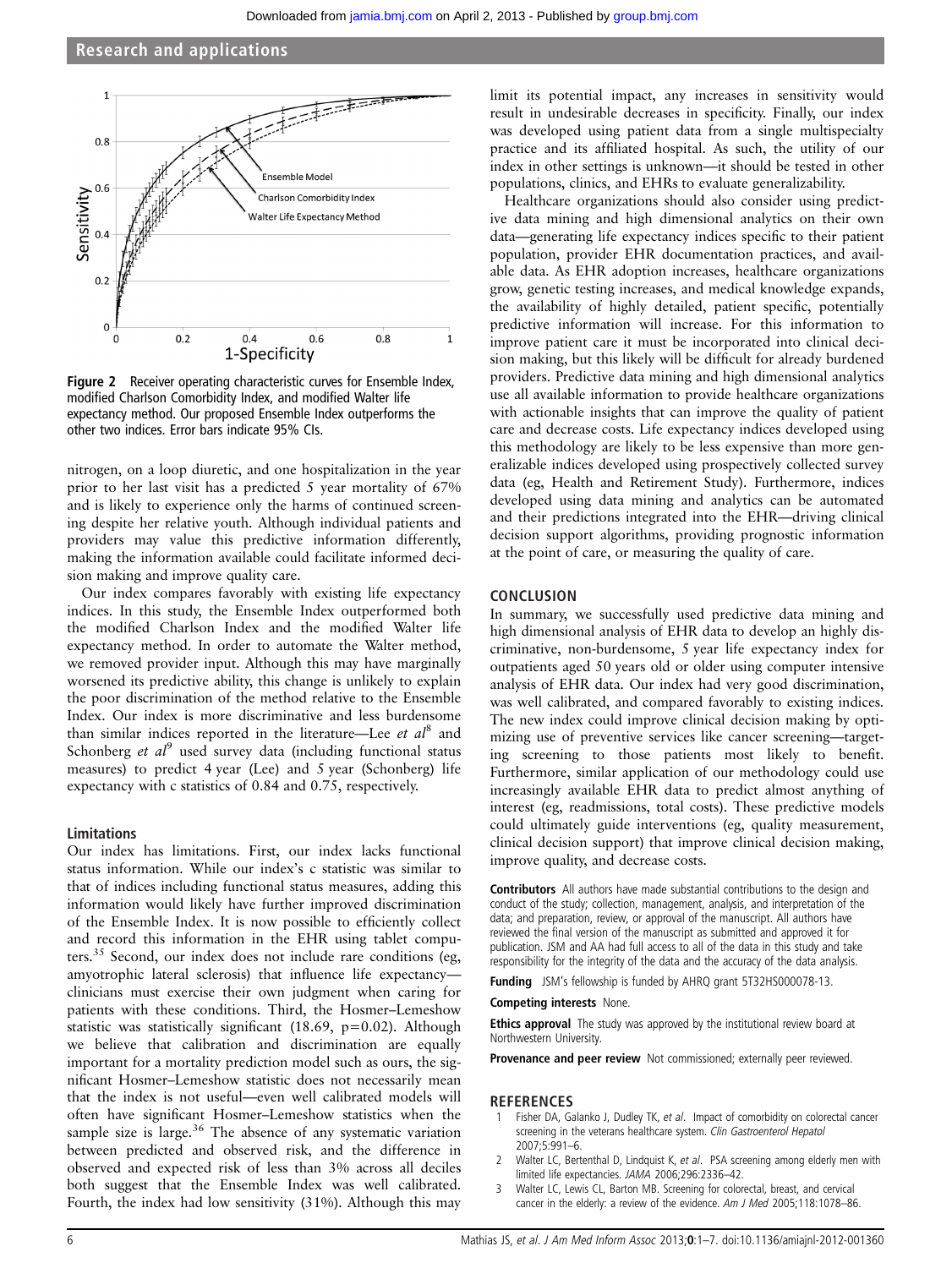# Research and applications

- 4 Walter LC, Lindquist K, O'Hare AM, et al. Targeting screening mammography according to life expectancy among women undergoing dialysis. Arch Intern Med 2006;166:1203–8.
- 5 Walter LC, Lindquist K, Nugent S, et al. Impact of age and comorbidity on colorectal cancer screening among older veterans. Ann Intern Med 2009;150:465–73.
- 6 Yourman LC, Lee SJ, Schonberg MA, et al. Prognostic indices for older adults: a systematic review. JAMA 2012;307:182–92.
- Deyo RA, Cherkin DC, Ciol MA. Adapting a clinical comorbidity index for use with ICD-9-CM administrative databases. J Clin Epidemiol 1992;45:613–19.
- 8 Lee SJ, Lindquist K, Segal MR, et al. Development and validation of a prognostic index for 4-year mortality in older adults. JAMA 2006;295:801–8.
- 9 Schonberg MA, Davis RB, McCarthy EP, et al. Index to predict 5-year mortality of community-dwelling adults aged 65 and older using data from the National Health Interview Survey. J Gen Int Med 2009;24:1115–22.
- 10 Devoe JE, Gold R, McIntire P, et al. Electronic health records vs Medicaid claims: completeness of diabetes preventive care data in community health centers. Ann Fam Med 2011;9:351–8.
- 11 Hayrinen K, Saranto K, Nykanen P. Definition, structure, content, use and impacts of electronic health records: a review of the research literature. Int J Med Inform 2008;77:291–304.
- 12 Weiner M, Callahan CM, Tierney WM, et al. Using information technology to improve the health care of older adults. Ann Intern Med 2003;139:430–6.
- 13 Tierney WM, Takesue BY, Vargo DL, et al. Using electronic medical records to predict mortality in primary care patients with heart disease: prognostic power and pathophysiologic implications. J Gen Intern Med 1996;11:83–91.
- 14 Linden G, Smith B, York J. Amazon.com recommendations: Item-to-item collaborative filtering. IEEE Internet Comput 2003;7:76–80.
- 15 Mobasher B. Data mining for web personalization. The adaptive web. Lect Notes Comput Sci 2007;4321:90–135.
- 16 Zhou Y, Wilkinson D, Schreiber R, et al. Large-scale parallel collaborative filtering for the Netflix prize. 2008; [http://citeseerx.ist.psu.edu/viewdoc/summary?doi=10.1.](http://citeseerx.ist.psu.edu/viewdoc/summary?doi=10.1.1.173.2797) [1.173.2797](http://citeseerx.ist.psu.edu/viewdoc/summary?doi=10.1.1.173.2797) (accessed 19 Jun 2012).
- 17 Heidelberge C. Data mining at Netflix. 2009; [http://cahdsu.wordpress.com/2009/08/](http://cahdsu.wordpress.com/2009/08/04/infs-762-data-mining-at-netflix/) [04/infs-762-data-mining-at-net](http://cahdsu.wordpress.com/2009/08/04/infs-762-data-mining-at-netflix/)flix/ (accessed 19 Jun 2012).
- 18 Das A, Datar M, Garg A, et al. Google news personalization: Scalable online collaborative filtering. WWW'07: the 16th International Conference on World Wide Web 2007, Banff, Alberta, Canada, May 2007: 271–80.
- 19 Hampton T. Data mining approach shows promise in detecting unexpected drug interactions. JAMA 2011;306:144.
- 20 Jackson HA, Cashy J, Frieder O, et al. Data mining derived treatment algorithms from the electronic medical record improve theoretical empirical therapy for outpatient urinary tract infections. J Urol 2011;186:2257–62.
- 21 Bereznicki BJ, Peterson GM, Jackson SL, et al. Data-mining of medication records to improve asthma management. Med J Aust 2008;189:21-5.
- 22 Cakir A, Demirel B. A software tool for determination of breast cancer treatment methods using data mining approach. J Med Syst 2011;35:1503–11.
- 23 Agrawal A, Misra S, Narayanan R, et al. A lung cancer outcome calculator using ensemble data mining on SEER data. Proceedings of the Tenth International Workshop on Data Mining in Bioinformatics (BIOKDD). San Diego, CA: ACM. 2011.
- 24 Yoo I, Alafaireet P, Marinov M, et al. Data mining in healthcare and biomedicine: a survey of the literature. J Med Syst 2012;36:2431–48.
- 25 Perkins AJ, Kroenke K, Unutzer J, et al. Common comorbidity scales were similar in their ability to predict health care costs and mortality. J Clin Epidemiol 2004;57:1040–8.
- 26 Walter LC, Covinsky KE. Cancer screening in elderly patients: a framework for individualized decision making. JAMA 2001;285:2750–6.
- 27 Bilgrad R. National Death Index: User's Guide. In: Services Department of Health and Human Services, Prevention Centers for Disease Control, Statistics. Atlanta, GA 2009.
- 28 Bonito AJ, Bann C, Eicheldinger C, et al. Creation of new race-ethnicity codes and socioeconomic status (SES) indicators for Medicare beneficiaries, 2008. [http://www.](http://www.ahrq.gov/qual/medicareindicators/) [ahrq.gov/qual/medicareindicators/](http://www.ahrq.gov/qual/medicareindicators/) (accessed 5 Apr 2012).
- 29 United States Department of Veterans Affairs. National Formulary, 2011. <http://www.pbm.va.gov/NationalFormulary.aspx> (accessed 5 Apr 2012).
- 30 Hall MA. Correlation-based feature selection for machine learning, 1999. <http://citeseerx.ist.psu.edu/viewdoc/summary?doi=10.1.1.37.4643> (accessed 19 Jun 2012).
- 31 Centers for Disease Control and Prevention. Life Tables. Publications and information products. [http://www.cdc.gov/nchs/products/life\\_tables.htm](http://www.cdc.gov/nchs/products/life_tables.htm) (accessed 5 Apr 2012).
- 32 Pencina MJ, D'Agostino RB Sr, D'Agostino RB Jr, et al. Evaluating the added predictive ability of a new marker: from area under the ROC curve to reclassification and beyond. Stat Med 2008;27:157–72.
- 33 Eng J. ROC Analysis. 2007.<http://www.rad.jhmi.edu/jeng/javarad/roc/JROCFITi.html> (accessed 23 May 2012).
- 34 Albert RH, Clark MM. Cancer screening in the older patient. Am Fam Physician 2008;78:1369–74.
- 35 Hess R, Santucci A, McTigue K, et al. Patient difficulty using tablet computers to screen in primary care. J Gen Intern Med 2008;23:476-80.
- 36 Kramer AA, Zimmerman JE. Assessing the calibration of mortality benchmarks in critical care: the Hosmer-Lemeshow test revisited. Crit Care Med 2007;35:2052–6.